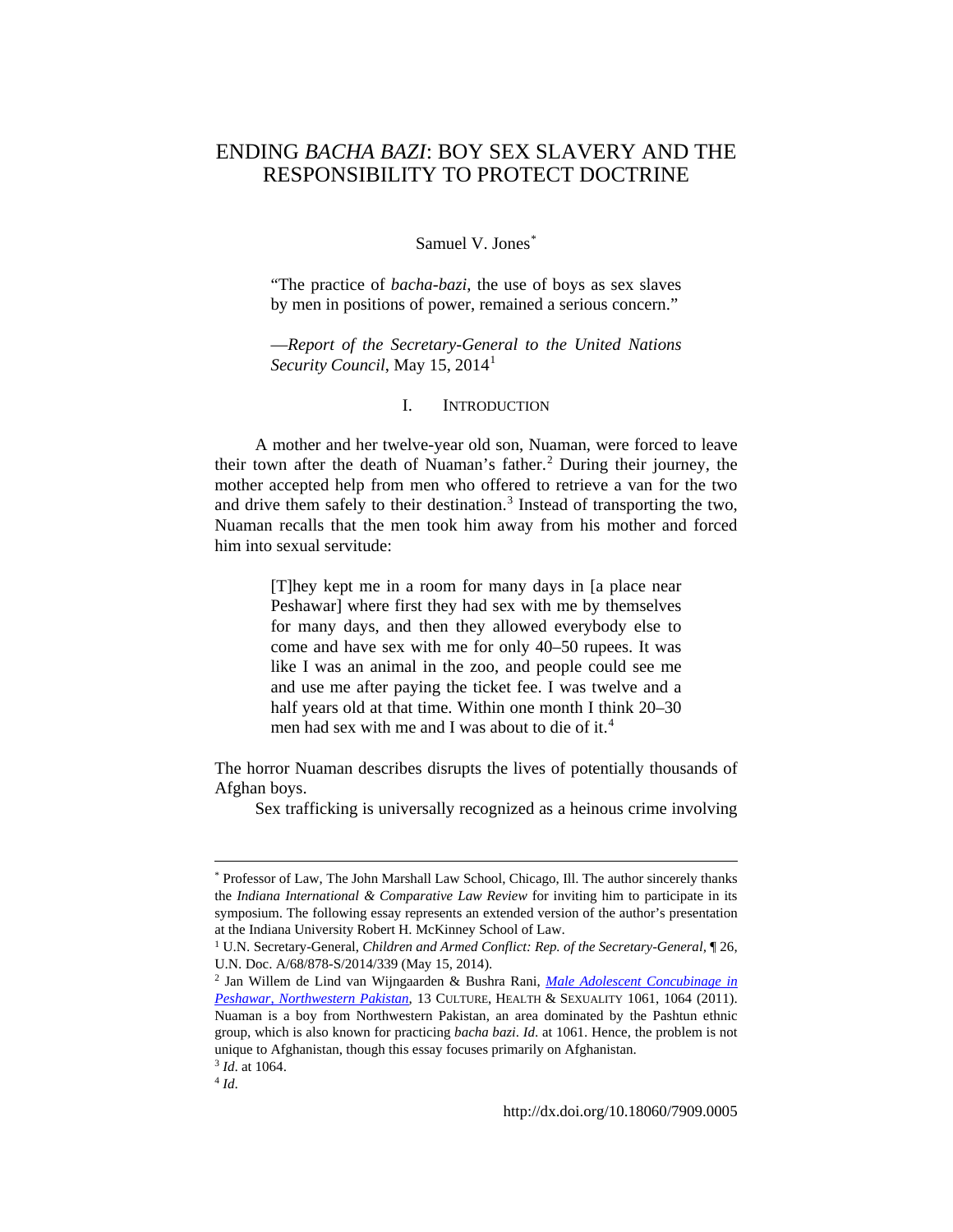sexual slavery.[5](#page-1-0) Conventional wisdom is that the sexual enslavement of a child is so unanimously condemned under international law that it garners the highest rebuke. $6$  A government's complicity in the systemic sexual enslavement of its population of children is an abnegation of its sovereign responsibility.<sup>[7](#page-1-2)</sup> Such action subjects the offending government to sanctions or military intervention under the United Nations' *Responsibility to Protect* doctrine.<sup>[8](#page-1-3)</sup>

This essay challenges the conventional wisdom that prohibitions against government-condoned child-sex slavery have attained nonderogable, peremptory status under international law. Much to the utter shock of field investigators and human rights experts, boy sex slavery has evolved into a constitutive and central feature of the Islamic Republic of Afghanistan (Afghanistan) because of a customary practice commonly referred to as *bacha bazi*. [9](#page-1-4)

<span id="page-1-0"></span><sup>5</sup> 22 U.S.C. § 7101(b)(9) (2012) ("Trafficking includes all the elements of the crime of forcible rape when it involves . . . fraud, force, or coercion."); *Id*. § 7101(b)(6) ("Victims are often forced through physical violence to engage in sex acts or perform slavery-like labor. Such force includes rape and other forms of sexual abuse, torture, starvation, imprisonment, threats, psychological abuse, and coercion."); U.S. DEP'T STATE*,* TRAFFICKING IN PERSONS REPORT 5 (2009), *available at* http://www.state.gov/documents/organization/123357.pdf ("Victims may suffer physical and emotional abuse, rape, threats against self and family, and even death."); Samuel V. Jones, *Men and Boys and the Ethical Demand for Social Justice*, 20 WASH. & LEE J. CIVIL RTS. & SOC. JUST. 507, 528 (2014) (equating "sex trafficking" to the "systematic rape of boys"); Tanya Mir, *Trick or Treat: Why Minors Engaged in Prostitution Should be Treated as Victims, Not Criminals*, 51 FAM. CT. REV. 163, 164 (2013) ("Sex trafficking is the only violent crime where the abuser's desire to make money depends on the rape and sexual violence perpetuated against others."); White House, News Release, *President Bush Addresses United Nations General Assembly*, (Sept. 23, 2008, 10:12 AM), http://georgewbush-whitehouse.archives.gov/news/releases/2008/09/20080923-5.html (the president stating that nations have a responsibility to protect their populations from "human trafficking and organized crime").

<span id="page-1-1"></span><sup>6</sup> Melynda H. Barnhart*, Sex and Slavery: An Analysis of Three Models of State Human Trafficking Legislation*, 16 WM. & MARY J. WOMEN & L. 83, 90 (2009) ("Sex trafficking involves forced sex, i.e., rape, and thus constitutes one of the most egregious crimes that humans can inflict upon one another.").

<span id="page-1-2"></span><sup>7</sup> Samuel V. Jones, *Human Trafficking Victim Identification: Should Consent Matter?*, 45 IND. L. REV. 483, 491 (2012) (explaining that trafficking victims may be "citizens of the very country in which they are relegated to slavery or indentured servitude").

<span id="page-1-3"></span><sup>8</sup> 1 OPPENHEIM'S INT'L LAW § 131, at 442 (Sir Robert Jennings & Sir Arthur Watts eds., 9th ed. 1996)

<sup>(</sup>recognizing that there is a "substantial body of opinion and of practice" supporting the view that when a state inflicts cruelties against its people and denies them fundamental human rights, humanitarian intervention may be legally permissible).

<span id="page-1-4"></span><sup>9</sup> *See* Atia Abawi, *Ignored by Society, Afghan Dancing Boys Suffer Centuries-Old Tradition*, CNN (Oct. 27, 2009, 1:21 PM), http://www.cnn.com/2009/WORLD/asiapcf/10/26 /ctw.afghanistan.sex.trade/index.html?iref=allsearch (*bacha bazi* is also referred to as "bacha baazi," "bachabaze," or "boy play," a practice under which Afghan boys are "made to dance and used as sex slaves by powerful men"); Zadzi, *Boys in Afghanistan Sold into Prostitution, Sexual*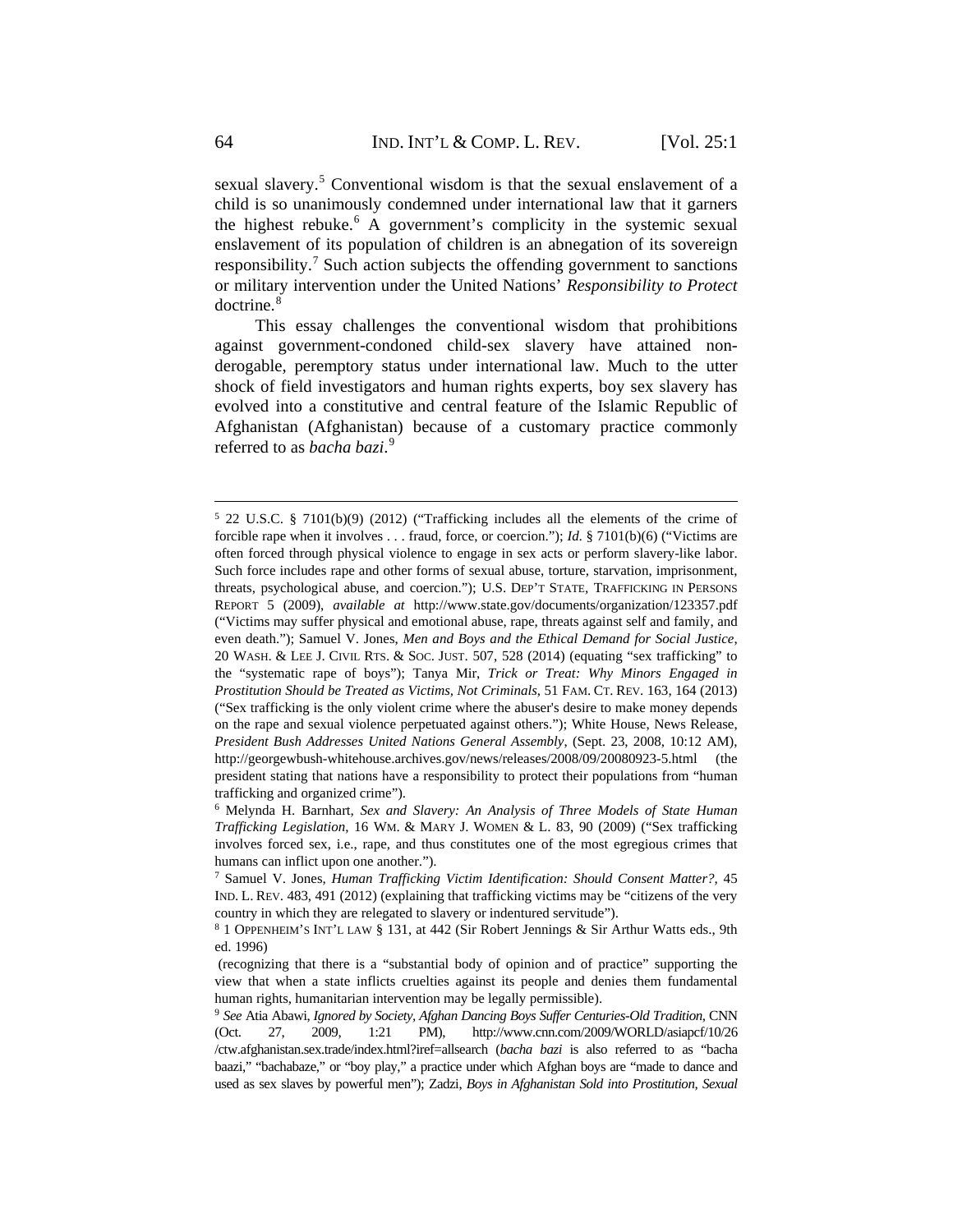Legal scholars have largely ignored Afghanistan's *bacha bazi*  tradition, a practice that field observers, U.S. State department officials, and U.S. military officers returning from Afghanistan attribute to creating a culture of male rape.<sup>[10](#page-2-0)</sup> This academic phenomenology is inextricably driven, in part, by false conceptions about sexual victimization.<sup>[11](#page-2-1)</sup> Indeed, conceptions about sex slavery, like other sexual victimization crimes, have been myopically formed, promoted, and viewed through news reports, cinema, public awareness programs, academic literature, and criminal statutes as a heinous crime against women and girls. Widespread sensationalized depictions of sexually enslaved women and girls have rendered boy victims practically invisible.<sup>[12](#page-2-2)</sup> In circumstances where the horror of male sex slavery or rape is undeniable, legal scholars have tended to ignore it,  $^{13}$  $^{13}$  $^{13}$  dismiss it as "rare" or unique to prison populations,  $^{14}$  $^{14}$  $^{14}$  or deem it biologically and psychologically inconsequential given the supposedly elevated social and economic advantage masculinity enjoys over femininity.[15](#page-2-5) But, as this essay will show, such approaches are intellectually corrosive when juxtaposed against the backdrop of Afghanistan's *bacha bazi* tradition.

 $\overline{a}$ 

<sup>14</sup> Bennett Capers, *Real Rape Too*, 99 CAL. L. REV. 1259, 1263-64 (2011).

*Slavery*, DIGITAL J. (Nov. 20, 2007), http://digitaljournal.com/article/246409; SHIVANANDA KHAN, NAZ FOUND. INT'L, EVERYBODY KNOWS, BUT NOBODY KNOWs, 16, 31 (Sept. 2008), *available at* http://perma.cc/8BQ8-EBFT; Joel Brinkley, *Afghanistan's Dirty Little Secret*, SFGATE (Aug. 29, 2010, 4:00 AM), http://www.sfgate.com/opinion/article/Afghanistan-s-dirty-little-secret-3176762.php; Pul-E Khumri, *Afghan Boy Dancers Sexually Abused by Former Warlords*, REUTERS (Nov. 18, 2007, 11:08 PM), http://www.reuters.com/article/2007/11/19/us-afghan-dancingboysidUSISL1848920071119 [hereinafter *Former Warlords*]; Chris Mondloch, *Bacha Bazi: An Afghan Tragedy*, FOREIGN POL'Y (Oct. 28, 2013), http://southasia.foreignpolicy.com/posts/2013/10/28 /an\_afghan\_tragedy\_why\_rampant\_pedophilia\_is\_a\_hurdle\_to\_peace.

<span id="page-2-0"></span><sup>10</sup> *See* Jim Kouri, *Afghan Pedophilia: A Way of Life, Say U.S. Soldiers and Journalists*, EXAMINER (Jan. 19, 2012, 3:34 PM), http://www.examiner.com/article/afghan-pedophilia-away-of-life-say-u-s-soldiers-and-journalists (reporting that "Afghanistan is a haven for child rape" according to military officers returning from Afghanistan). A Westlaw search using the term, "bacha bazi," reveals that only five law review publications mention the practice.

<span id="page-2-1"></span><sup>11</sup> Samuel V. Jones, *The Invisible Women: Have Conceptions About Femininity Led to the Global Dominance of the Female Trafficker?*, 7 ALB. GOV'T. L. REV. 143-44, 148-50 (2013) (reasoning that sexual violence and trafficking are almost exclusively examined and interpreted as female victim crimes).

<span id="page-2-2"></span><sup>12</sup> Samuel V. Jones, *The Invisible Man: The Conscious Neglect of Men and Boys in the War on Human Trafficking*, 2010 UTAH L. REV. 1143, 1163-65 (2011) (providing a number of examples in which male victims are routinely omitted from various criminal justice sex crimes statistics, investigations, and prosecutions).

<span id="page-2-3"></span><sup>13</sup> Lara Stemple, *Male Rape and Human Rights*, 60 HASTINGS L.J. 605, 628-29 (2009) (explaining how some commentators pursue a female-specific approach to rape because of the fear that including male victims will detract from female victimization).

<span id="page-2-5"></span><span id="page-2-4"></span><sup>15</sup> Mary Ann Franks, *How to Feel Like a Woman, or Why Punishment is a Drag*, 61 UCLA L. REV. 566, 575-76 (2014) (reasoning that an Afghan *bacha bazi* boy that is raped and forced to prostitute himself and dress like a girl is better off than an Afghan girl that is forced to dress like a boy in order to obtain an education, even though she is not raped or forced into prostitution).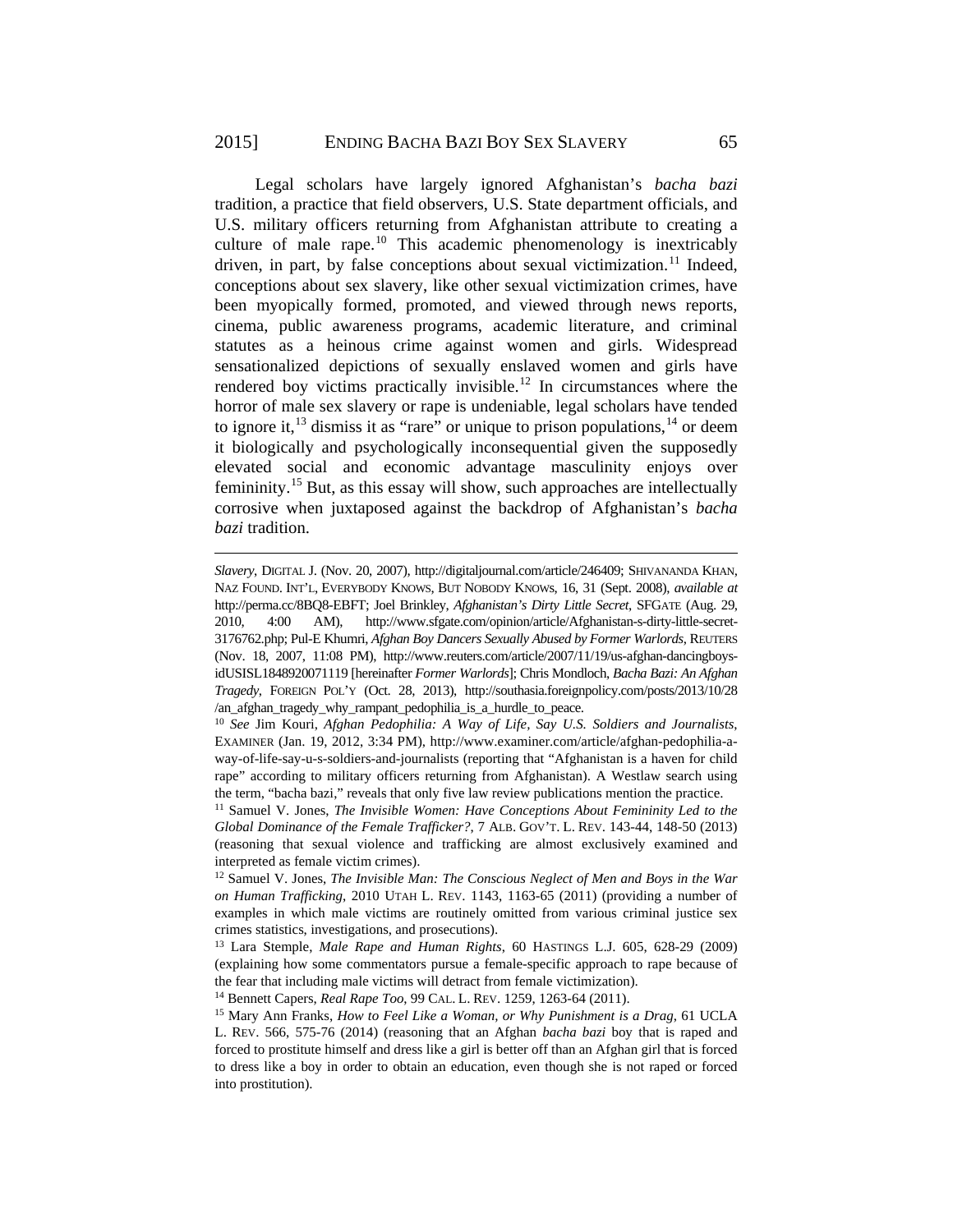Put succinctly, this essay represents a first step in reducing the knowledge gap relative to boy sex slavery that remains so extant in sex trafficking legal discourse. In so doing, Part II discusses the structural dynamics that enable *bacha bazi*, the perilous existence of boy victims, the Afghan government's unfettered complicity in *bacha bazi*, the relevant findings of the United Nations Security Council (Security Council), and the threat *bacha bazi* poses to the preservation of international peace and security. Part III provides an overview of the development and implementation of the *Responsibility to Protect* doctrine relative to sexual violence. It explains specific features of the United Nations' *Responsibility to Protect* doctrine that were strategically crafted to omit governmentcondoned boy sexual slavery, such as *bacha bazi*, from triggering humanitarian based intervention.

#### II. *BACHA BAZI* IN AFGHANISTAN

*Bacha bazi,* or "boy for play," involves men known as *bacha baz,* or "boy players," collectively exploiting, enslaving, or raping young boys in a systematic and organized fashion.<sup>[16](#page-3-0)</sup> The unabated influence and impunity of wealthy Afghan merchants, illegal armed groups, and government officials drive the demand that propels *bacha bazi*. Meanwhile, robust poverty, communal nihilism, and a large number of young, vulnerable, and displaced Afghan boys enable its supply. $17$ 

Boys that become *bacha bazi* victims are typically destitute and without relatives.<sup>[18](#page-3-2)</sup> But many extremely poor families, sometimes on the verge of starvation, often sell their sons to *bacha baz,*[19](#page-3-3) or permit *bacha baz*  to "adopt" their sons in exchange for food, clothing, or money.<sup>[20](#page-3-4)</sup> Other boys are lured with false promises of a better life via vocational education, responsible supervision, or employment.[21](#page-3-5) *Bacha baz*, like many traffickers,

<sup>16</sup> *See id*.

<span id="page-3-1"></span><span id="page-3-0"></span><sup>17</sup> *Afghanistan: An In Depth Look at the Practice of Bacha Bazi (Dancing Boys)*, CHILD RIGHTS INT'L NETWORK (Sept. 18, 2013), http://www.crin.org/en/library/news-archive/afghanistan-depthlook-practice-bacha-bazi-dancing-boys [hereinafter *Bacha Bazi (Dancing with Boys)*]; Agenzia Fides, *ASIA/AFGHANISTAN - Minors Abducted and Exploited for the Practice of "Bacha Bazi"* (Sept. 23, 2013), http://www.fides.org/en/news/34352-ASIA\_AFGHANISTAN\_Minors\_ abducted\_and\_exploited\_for\_the\_practice\_of\_Bacha\_Bazi#.UxOr3PRdUpq.

<sup>&</sup>lt;sup>18</sup> JOHN L. COOK, AFGHANISTAN: THE PERFECT FAILURE 95 (2012).

<span id="page-3-3"></span><span id="page-3-2"></span><sup>19</sup> Abawi, *supra* note 9*.*

<span id="page-3-4"></span><sup>20</sup> Wijngaarden & Rani, *supra* note 2, at 1061; Cook, *supra* note 18, at 96.

<span id="page-3-5"></span><sup>21</sup> Marcia G. Yerman, *"The Dancing Boys of Afghanistan" – Examining Sexual Abuse*, DAILY KOS (Feb. 14, 2012, 9:00 PM), http://www.dailykos.com/story/2012/02/15/1064923/--The-Dancing-Boys-Of-Afghanistan-Examining-Sexual-Abuse; Frontline, *The Dancing Boys of Afghanistan*, PBS.ORG (Apr. 20, 2010), http://www.pbs.org/wgbh/pages/frontline/dancingboys/etc/synopsis .html.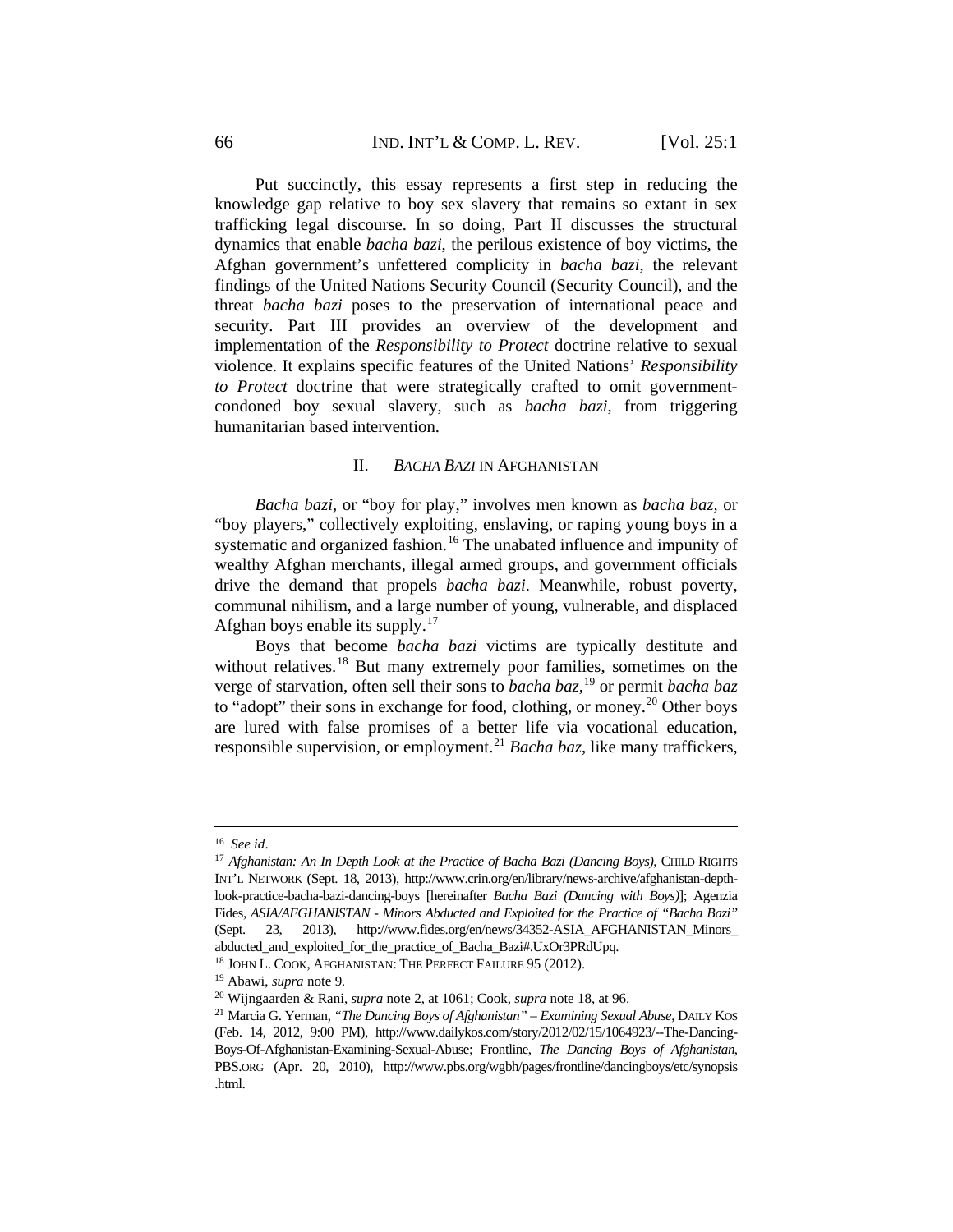find boys on the streets, in the marketplace, $2<sup>22</sup>$  $2<sup>22</sup>$  $2<sup>22</sup>$  or in other public places, such as rest stops where young, hungry boys are known to prostitute themselves. $^{23}$  $^{23}$  $^{23}$  Many boys are simply abducted.<sup>[24](#page-4-2)</sup>

*Bacha bazi* boys are typically forced to dress up in female attire, wear bells on their feet, dance for the entertainment of their *bacha baz*, [25](#page-4-3) or they are rented out for male-only parties where they perform dance routines and are sexually exploited.[26](#page-4-4) If the boys do not dance or perform in a way that pleases observers, the *bacha baz* beat them.[27](#page-4-5) Once the dancing ends, the boys are generally sold to the highest bidder or shared sexually amongst wealthy or influential Afghan men.<sup>[28](#page-4-6)</sup> Some men fight over the boys, which sometimes ends in the death of a *bacha bazi* boy.<sup>[29](#page-4-7)</sup> For those Afghan men who cannot afford a *bacha bazi* boy, videos of the boys are typically sold on the streets in major Afghan cities.<sup>[30](#page-4-8)</sup>

The *bacha bazi* boys' existential identities are inextricably defined by a wide variety of emotional and psychological scars inflicted by their captors, whom they typically despise.<sup>[31](#page-4-9)</sup> The boys, who know no other life except as chattel, routinely refer to their *bacha baz* as "my Lord."<sup>[32](#page-4-10)</sup> Many fear for their lives, hopelessly questioning how they will escape bondage or survive.<sup>33</sup> They do not report their capture out of fear of stigma, honor killing, or reprisal.<sup>34</sup> They're told if they escape, their families will be murdered.<sup>[35](#page-4-13)</sup> A particular brand of sorrow evolves, fueled by a sense of

<span id="page-4-0"></span><sup>22</sup> Yerman, *supra* note 21.

<span id="page-4-1"></span><sup>&</sup>lt;sup>23</sup> INT'L ORG. FOR MIGRATION, TRAFFICKING IN PERSONS: AN ANALYSIS OF AFGHANISTAN 43-44 (Jan. 2004), *available at* http://publications.iom.int/bookstore/free/Trafficking\_Afghanistan.pdf. <sup>24</sup> *Id.* at 37.

<span id="page-4-3"></span><span id="page-4-2"></span><sup>25</sup> Sara L. Carlson, *To Forgive and Forget: How Reconciliation and Amnesty Legislation in Afghanistan Forgives War Criminals While Forgetting Their Victims*, 1 PENN. ST.J.L. &INT'L AFF. 390, 392 (2012); Cook, *supra* note 18, at 96; Ghaith Abdul-Ahad, *The Dancing Boys of Afghanistan*, GUARDIAN (Sept. 11, 2009), http://www.theguardian.com/world/2009/sep/12/dancingboys-afghanistan [hereinafter GUARDIAN, *Dancing Boys*]; *Former Warlords*, *supra* note 11.

<span id="page-4-4"></span><sup>26</sup> Ernesto Londoño, *Afghanistan Sees Rise in 'Dancing Boys' Exploitation*, WASH. POST (Apr. 4, 2012), http://www.washingtonpost.com/world/asia\_pacific/afganistans-dancingboys-are-invisible-victims/2012/04/04/gIQAyreSwS\_story.html; Frontline, *supra* note 23. <sup>27</sup> Zadzi, *supra* note 9.

<span id="page-4-6"></span><span id="page-4-5"></span><sup>28</sup> Kayla Coleman, *Bacha Bazi Documentary Uncovers Horrific Sexual Abuse of Afghan Boys*, CARE2 (June 19, 2010, 1:30 AM), http://www.care2.com/causes/help-the-dancingboys-of-afghanistan-escape-the-world-of-bacha-bazi.html.

<span id="page-4-7"></span><sup>29</sup> Frontline, *supra* note 21.

<span id="page-4-9"></span><span id="page-4-8"></span><sup>30</sup> GUARDIAN, *Dancing Boys*, *supra* note 25. 31 Ghaith Abdul Ahad, *Dancing Boys of Afghanistan*, PUB. RADIO INT'L (Sept. 18, 2009, 12:00 AM), http://www.pri.org/stories/2009-09-18/dancing-boys-afghanistan [hereinafter PRI, *Dancing Boys*]. 32Kelly B. Vlahos, *The Rape of Afghan Boys*, ANTIWAR.COM (Apr. 13, 2010),

<span id="page-4-10"></span>http://original.antiwar.com/vlahos/2010/04/12/a-deal-with-the-devil/ [hereinafter Vlahos]. 33 *See* Abawi, *supra* note 9.

<span id="page-4-12"></span><span id="page-4-11"></span><sup>34</sup> *See Bacha Bazi (Dancing with Boys)*, *supra* note 17.

<span id="page-4-13"></span><sup>35</sup> *See id.*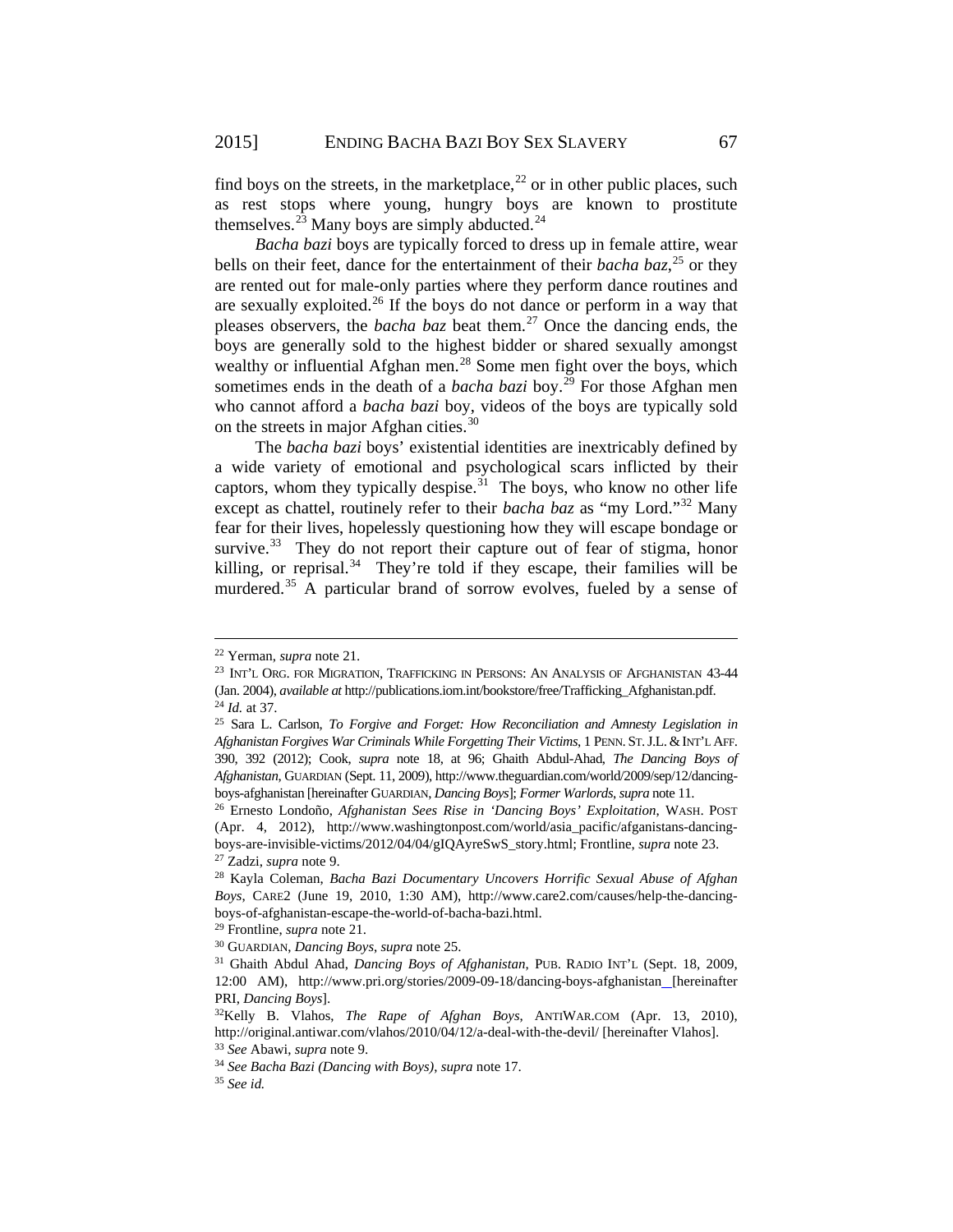worthlessness and powerlessness, resembling a unique form of depression often seen only in enslaved people.[36](#page-5-0)

The boys that survive until the age of nineteen, or until they grow a beard, are typically released from servitude because they no longer possess the prepubertal features *bacha baz* find appealing.[37](#page-5-1) Ripe with psychological and emotional shame,<sup>[38](#page-5-2)</sup> and having been denied the opportunity to learn marketable labor skills necessary to support themselves, many *bacha bazi* boys become *bacha baz* themselves, often turning to drugs and alcohol as a coping mechanism.<sup>[39](#page-5-3)</sup> Other boys remain with their captors after becoming men, fully aware of the circumstances under which they first encountered their captors. One Afghan man admitted, "I was only fourteen years-old when a former Uzbek commander forced me to have sex with him. . . . Later, I quit my family and became his secretary. I have been with him for ten [10] years. I am now grown up, but he still loves me and I sleep with him."[40](#page-5-4) Put succinctly, once a boy becomes a victim of *bacha bazi*, he is typically deranged and emotionally traumatized for life.

### *A. The Subordinated Status of Afghan Women Contributes to Bacha Bazi*

Most Afghan men that keep *bacha bazi* boys have wives.<sup>[41](#page-5-5)</sup> Reportedly, a popular Afghan adage is that "women are for children, boys are for pleasure."[42](#page-5-6) Such sentiments help explain why in some parts of Afghanistan, such as Kandahar, a city heralded for its "beardless boys"[43](#page-5-7) and high instances of *bachi bazi*, women are largely subordinated and banned from participating in many aspects of public life.<sup>[44](#page-5-8)</sup> A woman that has sex outside of marriage can be put to death, along with her partner.

<span id="page-5-0"></span><sup>36</sup> *See* Abawi, *supra* note 9; *see also* Jones, *supra* note 12, at 1151 ("As with most victims of sex trafficking, such acts wreak havoc on the child's physical, psychological, and social well-being, resulting in headaches, stomach aches, eating disorders, fear, anxiety, depression, declining grades, aggression, and increased likelihood of adolescent prostitution, substance abuse, and suicide attempts.").

<span id="page-5-1"></span><sup>37</sup> GUARDIAN, *Dancing Boys*, *supra* note 25; Cook, *supra* note 18, at 97; *see* Claude d'Estrée, *Voices from Victims and Survivors of Human Trafficking*, *in* HUMAN TRAFFICKING: EXPLORING THE INTERNATIONAL NATURE, CONCERNS, AND COMPLEXITIES 79, 94 (John Winterdyk, Benjamin Perrin & Philip Reichel, eds., 2012) (suggesting that some of the victimized boys are so young, they are almost "genderless" to their captors).

<sup>38</sup> Abawi, *supra* note 9.

<span id="page-5-3"></span><span id="page-5-2"></span><sup>39</sup> Londoño, *supra* note 25; Abawi, *supra* note 9.

<span id="page-5-4"></span><sup>40</sup> *Former Warlords*, *supra* note 9.

<span id="page-5-5"></span><sup>41</sup> *Bacha Bazi (Dancing with Boys)*, *supra* note 17.

<span id="page-5-6"></span><sup>42</sup> U.S. ARMY, HUMAN TERRAIN TEAM (HTT) AF-6, RESEARCH UPDATE AND FINDINGS: PASHTUN SEXUALITY 9 (2010) [hereinafter PASHTUN SEXUALITY], *available at* http:// www.scribd.com/doc/39111225/Pashtun-Sexuality; Cook, *supra* note 19, at 96.

<span id="page-5-7"></span><sup>43</sup> PASHTUN SEXUALITY, *supra* note 4, at 10.

<span id="page-5-8"></span><sup>44</sup> *See id*. at 2; *see also Former Warlords*, *supra* note 9.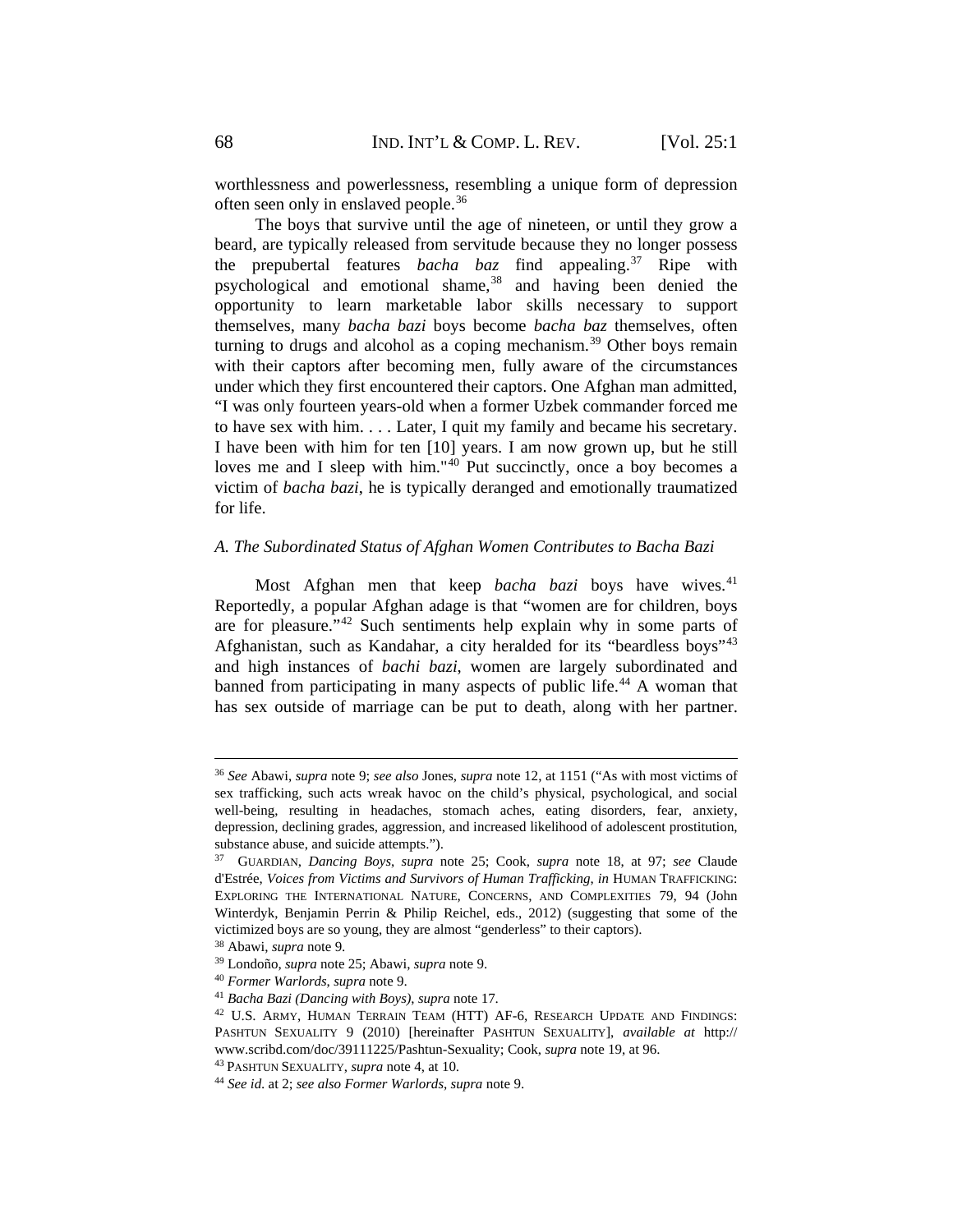While, conversely, men routinely have sex with *bacha bazi* boys and force the boys to accompany them on public errands, at parties, and even to their homes, effectually undermining and subordinating the Afghan wife or mother.<sup>[45](#page-6-0)</sup> When an Afghan man, who kept a young boy, was asked what the boy's family thought, he merely shrugged and countered that it was not an issue "because the boy's father had died," showing no concern for the feelings or rights of the child's mother.<sup>[46](#page-6-1)</sup> Another Afghan man reported:

> I was married to a woman 20 years ago, she left me because of my boy. . . . I was playing with my boy every night and was away from home, eventually my wife decided to leave me. I am happy with my decision because I am used to sleeping and entertaining with my young bov. $47$

Put succinctly, *bacha bazi* not only enslaves Afghan children, it relegates Afghan women, namely mothers and wives, to a grim and subordinated state of existence.

In most parts of the world, the sexual exploitation or enslavement of a child would be considered repugnant, morally objectionable, and criminal. But in Afghanistan, enslaving and sexually exploiting a boy is no more disparaging and injurious to an Afghan man's reputation than was having a slave in the Antebellum South. Like the Antebellum South slave master, enslaving an Afghan boy appears to enhance an Afghan man's financial status and reputation. The more physically appealing and talented the *bacha bazi* boy is perceived to be, the more he enriches his captor's social and financial standing.[48](#page-6-3) As one Afghan woman explained, "[h]aving a boy has become a custom for us. Whoever wants to show off, should have a boy."<sup>[49](#page-6-4)</sup> For that reason, Afghan men openly flaunt their *bacha bazi* boys.

Contention exists regarding the legitimacy of *bacha bazi* under Islamic law. Many Afghans strongly object to *bacha bazi* on grounds that it is homosexual in nature, and banned by Islamic tradition.<sup>[50](#page-6-5)</sup> Some Afghan

<span id="page-6-0"></span><sup>45</sup> *See Afghan Men Struggle with Sexual Identity, Study Finds*, FOXNEWS.COM (Jan. 28, 2010), http://www.foxnews.com/politics/2010/01/28/afghan-men-struggle-sexual-identitystudy-finds/; *see also* Wijngaarden & Rani, *supra* note 2.

<span id="page-6-1"></span><sup>46</sup> Ernest Londoño, *Afghanistan's 'Dancing Boys': Behind the Story*, WASH. POST (Apr. 5, 2012, 9:47 AM), http://www.washingtonpost.com/blogs/blogpost/post/afghanistans-dancingboys-behind-the-story/2012/04/05/gIQAFXzJxS\_blog.html [hereinafter Londoño, *Behind the Story*].

<span id="page-6-2"></span><sup>47</sup> Vlahos, *supra* note 32.

<span id="page-6-3"></span><sup>48</sup> PASHTUN SEXUALITY, *supra* note 42, at 10.

<span id="page-6-4"></span><sup>49</sup> *Former Warlords*, *supra* note 9.

<span id="page-6-5"></span><sup>50</sup> *See* Zadzi, *supra* note 9; *see also* Press Release, U.N. Dep't of Pub. Info., Urgent Action Needed by World Community to Stamp Out Violence Against Children, Newly Appointed Special Representative Tells Third Committee, GA/SHC/3951 (Oct. 14, 2009), http://www.un.org/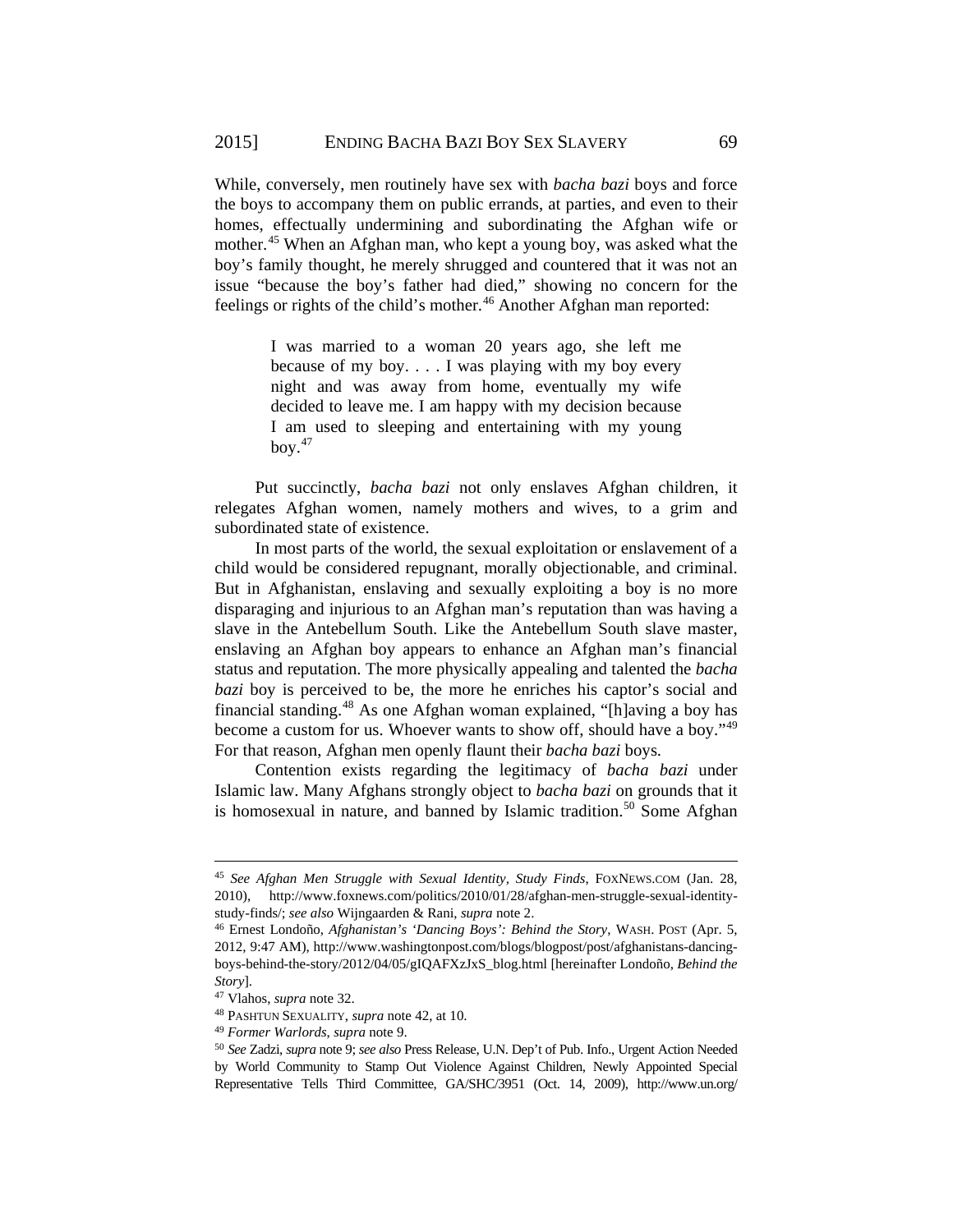men assert that Islam only prohibits a man from loving another man, but does not prohibit a man from using a boy for sex.<sup>51</sup> In addition, some Afghan men engage in *bacha bazi*, despite being convinced that Islamic law prohibits their behavior. Chaman Gul, an Afghan man, conceded: "We know it is immoral and unIslamic, but how can we quit? We do not like women, we just want boys."<sup>[52](#page-7-1)</sup>

### *B. The Afghan Government Condones Bacha Bazi*

Regardless of whether Islamic law prohibits *bacha bazi*, United Nations officials and human rights organizations widely view it as an unacceptable form of child sexual servitude. <sup>[53](#page-7-2)</sup> But unlike many forms of organized child sexual slavery, *bacha bazi* flourishes, unabated, with seemingly tacit approval of the Afghan government despite its contrary treaty obligations. $54$ 

The Security Council has flatly condemned the deplorable circumstances affecting Afghan children and urged the Afghan government "to take immediate and specific measures to put an end to and prevent the perpetration of . . . *bacha bazi*."[55](#page-7-4) The United Nations published a detailed manual tailored to help the Afghanistan government implement a legal framework for banning child sex trafficking.<sup>[56](#page-7-5)</sup> The Afghan government also

News/Press/docs/2009/gashc3951.doc.htm; *see also* U.N. News Centre, Afghanistan: UN Official Urges Steps to Prevent Child Deaths in Conflict (Feb. 24, 2010), http://www.un.org/ apps/news/printnewsAr.asp?nid=33879&Cr=afghan&Cr1#.UI1PldWGd.

<span id="page-7-0"></span> $^{51}$  *Id.* 

<span id="page-7-1"></span><sup>52</sup> *Former Warlords*, *supra* note 9.

<span id="page-7-2"></span><sup>53</sup> Aazem Arash, *AIHRC Turns Toward Stemming Bacha Bazi*, TOLONEWS (Oct. 30, 2013, 6:27 PM), http://www.tolonews.com/en/afghanistan/12435-aihrc-turns-toward-stemmingbacha-bazi.

<span id="page-7-3"></span><sup>54</sup> *See* Londoño, *supra* note 26 (referring to the practice as being an "open secret in Afghanistan, [that] is seldom discussed in public or with outsiders"); *see also* PRI, *Dancing Boys*, *supra* note 31 (claiming that the roots of *bacha bazi* date back thousands of years).

<span id="page-7-4"></span><sup>55</sup> Press Release, U.N. Dep't of Pub. Info., Statement by Chairman of Security Council Working Group on Children and Armed Conflict, SC/10259-/AF/G369-HR/5054 (May 18, 2011), http://www.un.org/News/Press/docs/2011/sc10259.doc.htm ("Also urging them to take immediate and specific measures to put an end to and prevent the perpetration of sexual violence by members of their respective groups, in particular the practice of bacha b[]azi, to take measures so that perpetrators are brought to justice and to publicly declare an end to such practice.").

<span id="page-7-5"></span><sup>56</sup> U.N. Office on Drugs and Crime, *Appropriate Legal Responses to Combating Trafficking in Persons in Afghanistan: Manual for Parliamentarians of Afghanistan* (July 2008), *available at* http://www.unodc.org/documents/human-trafficking/Legal\_Responses\_to\_ Trafficking\_in\_Persons\_Manual\_for\_Parliamentarians\_of\_Afghanistan.pdf. The U.N. effort to assist Afghanistan with the legal response manual is consistent with its concern that "a global deficiency in knowledge about human trafficking" existed and that many countries needed to engage in "more extensive research, intelligence gathering, and information sharing." *See* Jones, *supra* note 11, at 145.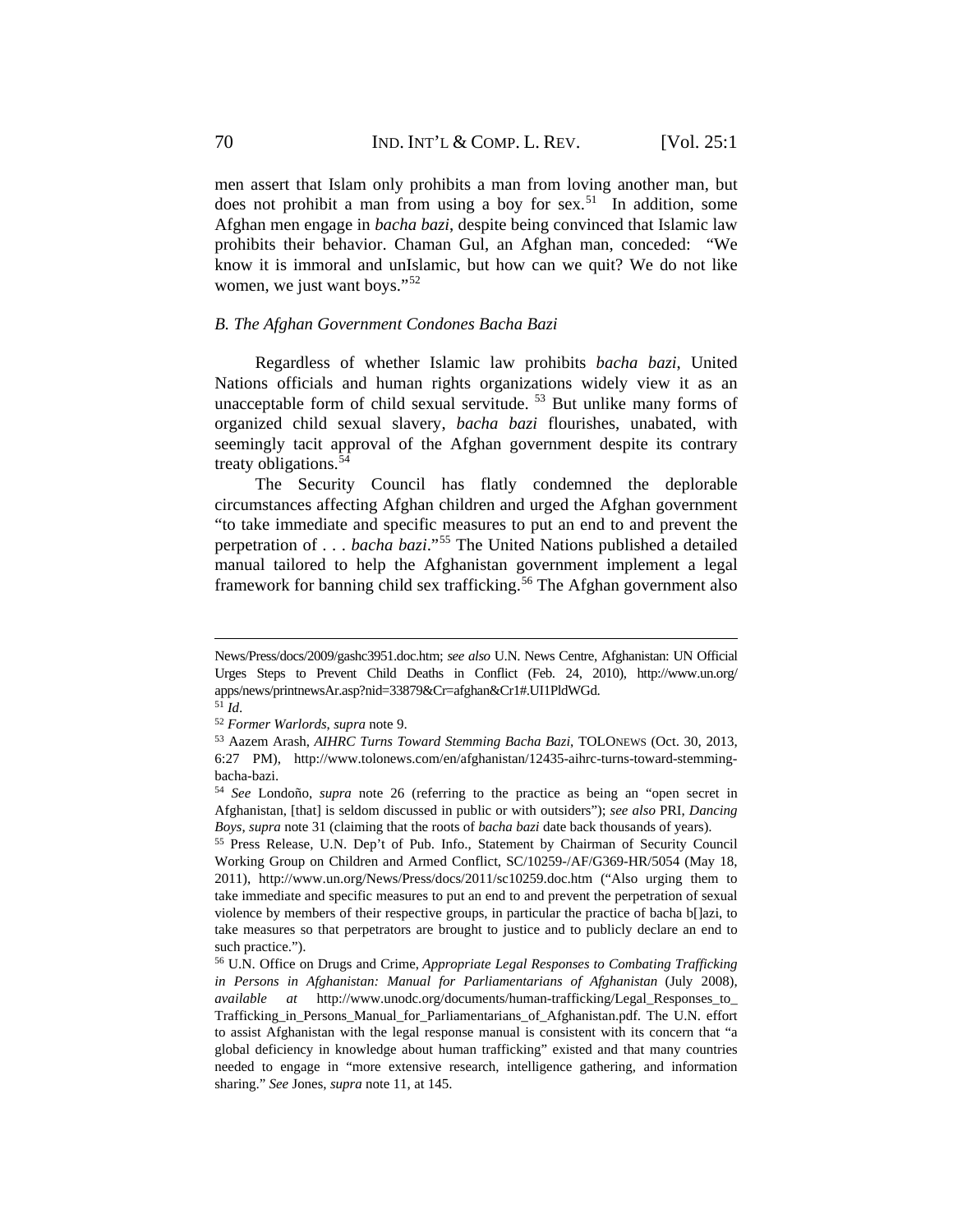signed the *Convention on the Rights of the Child*<sup>[57](#page-8-0)</sup> and acceded to the *Protocol to the Convention on the Rights of the Child on the Sale of Children, Child Prostitution and Child Pornography*. [58](#page-8-1) Still, the Afghan government has failed to implement an effective system of justice designed to enforce these treaty obligations and prohibit the rape of male children.<sup>[59](#page-8-2)</sup> Upon receiving news that *bacha bazi* represented a grave breach of its human rights obligations, Afghan President Hamid Karzai dismissed the idea of instituting immediate measures to protect Afghan's boys from sexual servitude, and replied, "[l]et us win the war first. Then we will deal with such matters."<sup>60</sup>

Not only is the Afghan government known to prosecute boy victims of *bacha bazi*, rather than the adult male victimizers,<sup>[61](#page-8-4)</sup> but state officials sexually exploit young boys with alarming impunity. $62$  Some Afghan provincial governors are known to openly keep *bacha bazi* harems.<sup>[63](#page-8-6)</sup> Afghanistan's military and police officials are some of the most vigorous sexual predators<sup>[64](#page-8-7)</sup> and make no effort to conceal their sexual exploitation of

<span id="page-8-3"></span><sup>60</sup> Yerman, *Dancing Boys*, *supra* 21.

<span id="page-8-0"></span><sup>57</sup> *See* Convention on the Rights of the Child, *opened for signature* Nov. 20, 1989, 1577 U.N.T.S. 3 (entered into force Sept. 2, 1990), *available at* http://www.ohchr.org/ en/professionalinterest/ pages/crc.aspx.

<span id="page-8-1"></span><sup>58</sup> Optional Protocol to the Convention on the Rights of the Child on the Sale of Children, Child Prostitution and Child Pornography, *opened for signature* May 25, 2000, 2171 U.N.T.S. 227 (entered into force Jan. 18, 2002), *available at* https://treaties.un.org/pages/viewdetails.aspx? src=ind&mtdsg\_no=iv-11-c&chapter=4&lang=en. 59 *Afghanistan: Don't Prosecute Sexually Assaulted Children*, HUMAN RIGHTS WATCH (Feb.

<span id="page-8-2"></span><sup>10, 2013),</sup> http://www.hrw.org/news/2013/02/09/afghanistan-don-t-prosecute-sexuallyassaulted-children (reporting that the Afghan Penal Code "refers only to the rape of women or girls" and that "[t]here is no comparable specific prohibition on rape of men and boys"); *see* Kouri, *supra* note 9; *see also* Amitai Etzioni, *Stop Enabling Pedophilia,* WORLD POST (Jan. 4, 2012, 10:50 AM), http://www.huffingtonpost.com/amitai-etzioni/stop-enablingpedophilia\_b\_1183408.html; *see also Afghanistan: UN Urges More Action on Child Rights*, IRIN NEWS (Feb. 9, 2011), http://www.irinnews.org/report/91869/afghanistan-un-urgesmore-action-on-child-rights (explaining that the prevention of *bacha bazi* in Afghanistan is difficult because of "problems with the judiciary and the justice system").

<span id="page-8-4"></span><sup>61</sup> Fides, *supra* note 17; Abawi, *supra* note 9.

<sup>62</sup> Fides, *supra* note 17; Zadzi, *supra* note 9.

<span id="page-8-6"></span><span id="page-8-5"></span><sup>63</sup> Rod Nordland, *Deadly Betrayals, and Unsettling Patterns; in Latest Attacks, Officers Are Being Killed by Fellow Afghans While They Sleep*, INT'L HERALD TRIBUNE (Dec. 29, 2012) at 3.

<span id="page-8-7"></span><sup>64</sup> Cook, *supra* note 18, at 96; HUMAN RIGHTS WATCH, AFGHANISTAN: "JUST DON'T CALL IT A MILITIA": IMPUNITY, MILITIAS, AND THE "AFGHAN LOCAL POLICE" 48-49 (Sept. 2011), *available at* http://www.hrw.org/sites/default/files/reports/afghanistan0911webwcover.pdf; Press Release, U.N. Dep't of Pub. Info.; Press Conference to Launch Report 'Setting the Right Priorities: Protecting Children Affected by Armed Conflict in Afghanistan,' (June 14, 2010), http://www.un.org/News/briefings/docs/2010/100614\_Children.doc.htm.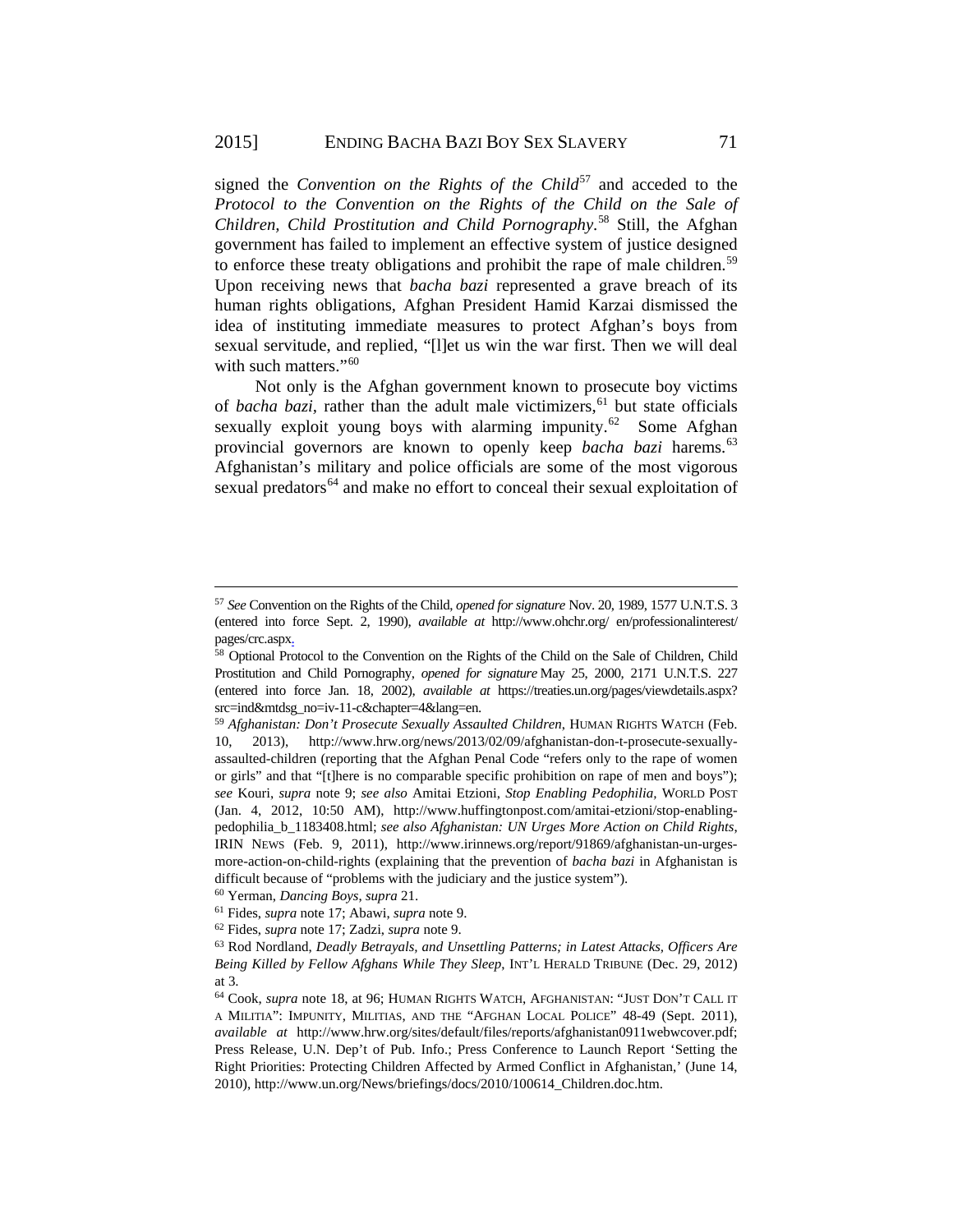Afghan's boy population.<sup>[65](#page-9-0)</sup> Numerous Afghan boys are detained and sexually assaulted in government facilities without charges or an opportunity to have the legality of their imprisonment reviewed by a court.<sup>66</sup>

Frontline's documentary, *The Dancing Boys of Afghanistan*, presented video footage of Afghan police officers openly fondling young Afghan boys.<sup>67</sup> An Afghan Thursday night tradition involves uniformed Afghan police officers lining up several pre-teen boys and taking a select few into the police station for hours at a time.<sup>[68](#page-9-3)</sup> The discoveries reported in the documentary not only comport with findings made by the Security Council, but also validate reports by the U.S. State Department, which found that the Afghan government has failed to make "discernible progress in protecting victims of trafficking" and its officials systematically engage in the "sexual abuse of boys."[69](#page-9-4) In May 2014, the U.N. Secretary-General officially designated the Afghan National Police and Local Police as "parties" that engage "in the recruitment and use of children, sexual violence against children, the killing and maiming of children, recurrent attacks on schools and/or hospitals and recurrent attacks or threats of attacks against protected personnel in contravention of international law."[70](#page-9-5)

Because of *bacha bazi's* resurgence after being banned by the Taliban, and the Afghan government's complicity in the practice, obtaining an accurate count of child victims of *bacha bazi* is virtually impossible.<sup>[71](#page-9-6)</sup> But at least one observer has noted that approximately "half the Pashtun tribal members in Kandahar and other southern towns are *bacha baz*."[72](#page-9-7) Observers claim that at least one out of every five Afghan weddings include *bacha bazi*. [73](#page-9-8)

*Bacha bazi* so freely permeates Afghanistan that it now threatens the legitimacy and authority of the Afghan government. The woeful reality of the Afghan government's complicity in *bacha bazi* and absence of an effective legal infrastructure to halt its growth has left scores of Afghans with a seething outrage and deep-rooted doubt regarding the international

<span id="page-9-0"></span><sup>65</sup> Don Martin, *Afghan Justice Clashes with Our Version of the Law*, CALGARY HERALD (June 17, 2008), http://www.canada.com/calgaryherald/columnists/story.html?id=76262860 cde1-40b3-b6dd-a17cbe6dee8f.

<span id="page-9-1"></span><sup>66</sup> *Children in Armed Conflict Report*, *supra* note 1, at ¶ 24.

<span id="page-9-2"></span><sup>67</sup> *Frontline*, *supra* note 21; Coleman, *supra* note 28.

<span id="page-9-3"></span><sup>68</sup> *Frontline*, *supra* note 21.

<span id="page-9-4"></span><sup>69</sup> U.S. DEP'T OF STATE, TRAFFICKING IN PERSONS REPORT 62-63 (2012), *available at* http://www.state.gov/j/tip/rls/tiprpt/2012/.

<span id="page-9-5"></span><sup>70</sup> *Children in Armed Conflict Report*, *supra* note 1, ¶ 3.

<span id="page-9-6"></span><sup>71</sup> *Country Profile: Afghanistan*, CARTER CTR., http://www.cartercenter.org/peace/human\_rights/ defenders/countries/afghanistan.html (last updated Nov. 2009); Londoño, *supra* note 27; Cook, *supra* note 20, at 97.

<span id="page-9-7"></span><sup>72</sup> Brinkley, *supra* note 9.

<span id="page-9-8"></span><sup>73</sup> Londoño, *supra* note 26.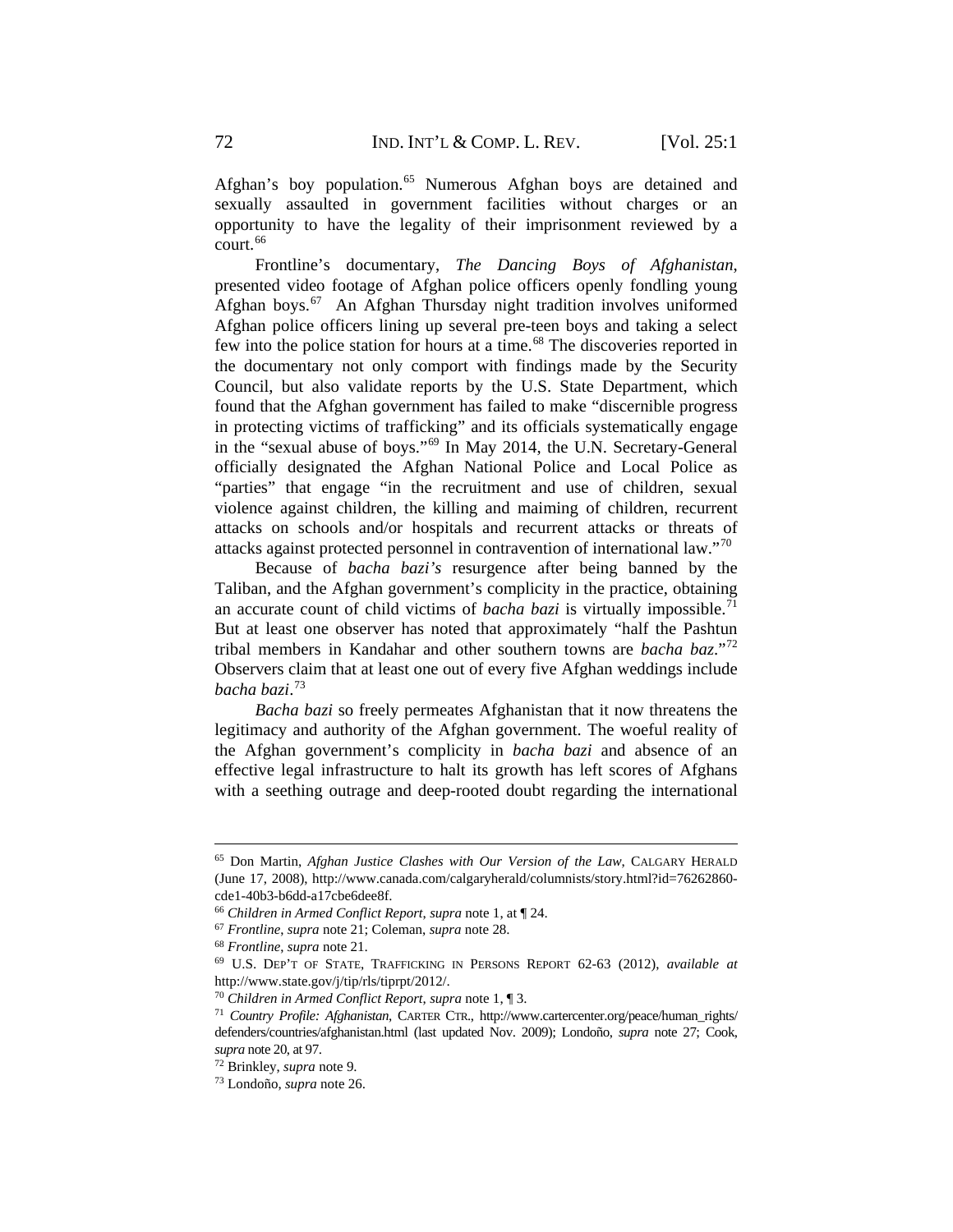community's resolve to do justice. The festering sore of oppression and government corruption is so heightened that many Afghan citizens now prefer Taliban rule.<sup>[74](#page-10-0)</sup> Many insurgents continue to fight in Afghanistan because they view the Taliban as the only viable alternative to the existing government, which they deem too corrupt to provide "basic needs such as long term employment, schools, hospitals and a justice system."<sup>[75](#page-10-1)</sup>

The Afghan government's failure to safeguard its populace from sexual violence has significantly undermined U.S. counterinsurgency objectives, raising serious questions about prospects for peace and security in the region.<sup>76</sup> There is no question that the success of U.S. counterinsurgency policy relies principally on the protection of the Afghan populace. In 2009, the U.S. announced that the safeguarding of Afghan citizens would even take precedence over attempts to kill the Taliban.<sup>[77](#page-10-3)</sup> The perilous reality of systemic child sex trafficking in Afghanistan has reduced prospects for peace and security, prompting serious questions as to whether the international community has an obligation to intervene on behalf of the victims under the *Responsibility to Protect* doctrine.

## III. THE *RESPONSIBILITY TO PROTECT* DOCTRINE DOES NOT PROTECT ENDANGERED POPULATIONS FROM CHILD SEX TRAFFICKING

As a member state of the United Nations, the Afghan government is obligated to respect international human rights.[78](#page-10-4) The U.N. Charter bars

<span id="page-10-0"></span><sup>74</sup> Patrick Cockburn, *Stealing Money, Selling Heroin and Raping Boys -- The Very Dark Side of the Afghan Occupation*, ALTERNET (Nov. 13, 2009), http://www.alternet.org/story/143956/stealing \_money%2C\_selling\_heroin\_and\_raping\_boys\_--\_the\_very\_dark\_side\_of\_the\_afghan\_ occupation.

<span id="page-10-1"></span><sup>75</sup> Mark E. Johnson, *Reintegration and Reconciliation in Afghanistan: Time to End the Conflict*, MIL. REV. Nov. – Dec. 2010, at 97, 97, *available at* http://usacac.army.mil/CAC2/MilitaryReview/Archives/English/MilitaryReview\_20101231\_ art016.pdf.

<span id="page-10-2"></span><sup>76</sup> Samuel V. Jones, *The Ethics of Letting Civilians Die in Afghanistan: The False Dichotomy Between Hobbesian and Kantian Rescue Paradigms*, 59 DEPAUL L. REV. 899, 901-02 (2010) [hereinafter Jones, *Afghanistan*] (explaining that the success of U.S. counterinsurgency operations in Afghanistan is contingent upon protecting the civilian populace in order to deprive the Taliban of its power and appeal); Kevin T. Carroll, *Afghan Corruption - the Greatest Obstacle to Victory in Operation Enduring Freedom*, 43 GEO J. OF INT'L LAW 873 (2012) ("If we don't get a level of legitimacy and governance, then all the troops in the world aren't going to make any difference. . . . Karzai has got to take concrete steps to eliminate corruption. That means that you have to rid yourself of those who are corrupt, you have to actually arrest and prosecute them."); Azam Ahmed, *Taliban Making Military Gains in Afghanistan*, N.Y. TIMES, July 26, 2014, http://www.nytimes.com/2014/07/27/world/asia/taliban-making-military-gains-in-

afghanistan.html?hp&action=click&pgtype=Homepage&version=HpSum&module=first-columnregion&region=top-news&WT.nav=top-news.

<span id="page-10-3"></span><sup>77</sup> Jones, *Afghanistan*, *supra* note 76, at 902.

<span id="page-10-4"></span><sup>78</sup> *See* United Nations, Member States of the United Nations, http://www.un.org/en/members/; M. Cherif Bassiouni, *The Perennial Conflict Between International Criminal Justice and Realpolitik*,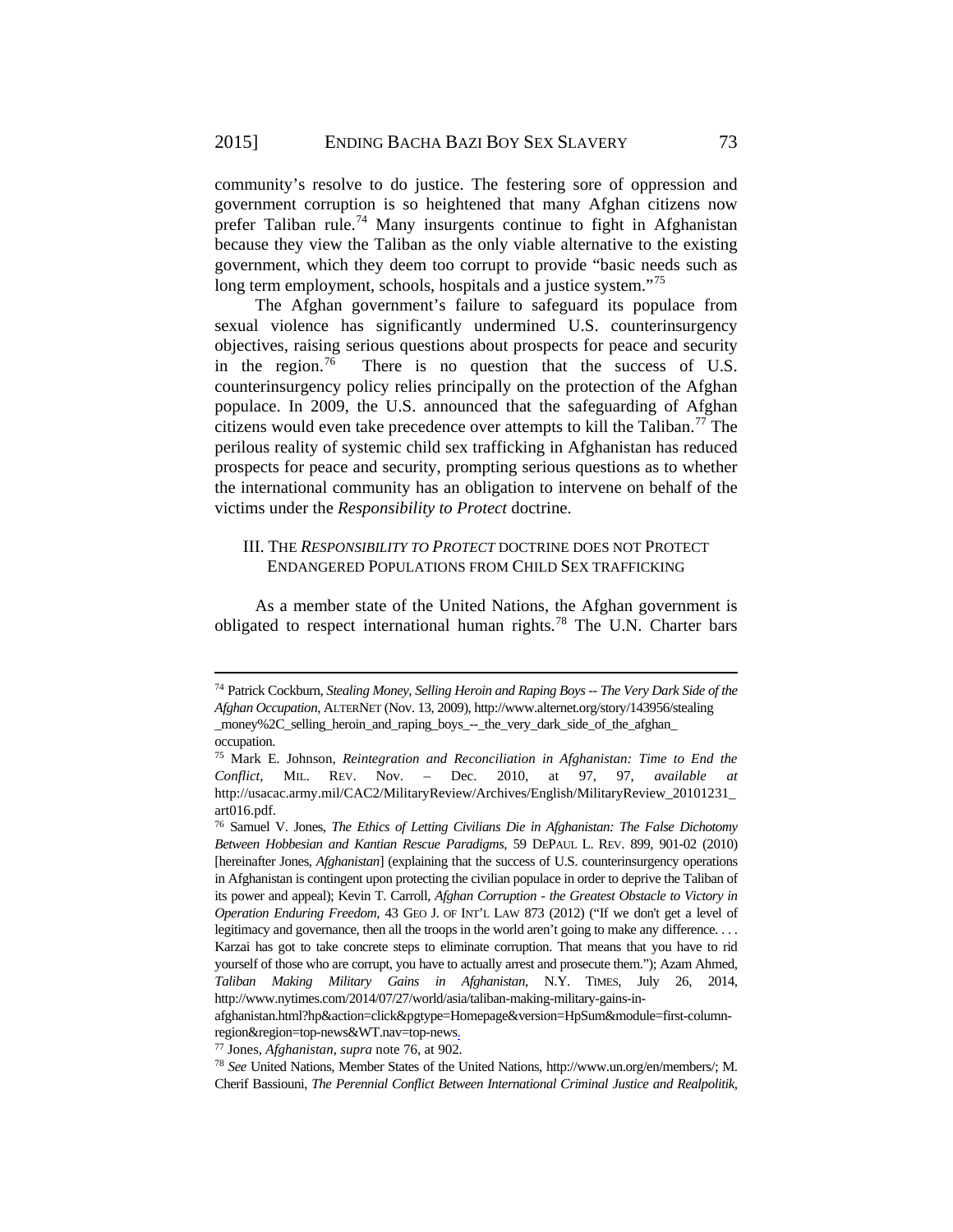member states from intervening in the internal affairs of another member state, unless in self-defense.[79](#page-11-0) Despite the purportedly non-derogable, *jus cogens* status of international prohibitions against slavery and rape,<sup>[80](#page-11-1)</sup> and the well-documented episodes of sexual violence that occurred in Rwanda and Kosovo, the United Nations has not adopted a legal framework by which member states can appropriately intervene in distressed nations, such as Afghanistan, to prevent systemic child sex trafficking.

<sup>22</sup> GA. ST. U. L. REV. 541, 542 (2006) ("In the last 50 years, national legal systems have qualitatively advanced far more than during the preceding 7,000 years. This advance is largely due to the impact of international human rights norms on national legislation. . . . [T]o some extent, this permeation of international human rights norms and standards has also occurred in the international legal system."); Article 1(3) of the U.N. Charter states that among the UN's purposes is to "achieve international co-operation . . . in promoting and encouraging respect for human rights and for fundamental freedom for all." U.N. Charter art. 1, para. 3. Additionally, Articles 55 and 56 of the U.N. Charter provide that all member states "pledge themselves to take joint and separate action in co-operation with the Organization for the achievement of . . . universal respect for, and observance of, human rights." U.N. Charter art. 55(c), 56.

<span id="page-11-0"></span><sup>79</sup> U.N. Charter art. 2, para. 7 ("Nothing contained in the present Charter shall authorize the United Nations to intervene in matters which are essentially within the domestic jurisdiction of any state . . . ; but this principle shall not prejudice the application of enforcement measures under Chapter VII."); U.N. Charter art. 2, para. 4 ("All Members shall refrain in their international relations from the threat or use of force against the territorial integrity or political independence of any state, or in any other manner inconsistent with the Purposes of the United Nations."); G.A. Res. 2625 (XXV), U.N. Doc. A/1889 (Oct. 24, 1970); U.N. Charter art. 51 ("Nothing in the present Charter shall impair the inherent right of individual or collective self-defense if an armed attack occurs against a Member of the United Nations, until the Security Council has taken measures necessary to maintain international peace and security. Measures taken by Members in the exercise of this right of self-defense shall be immediately reported to the Security Council and shall not in any way affect the authority and responsibility of the Security Council under the present Charter to take at any time such action as it deems necessary in order to maintain or restore international peace and security.").

<span id="page-11-1"></span><sup>80</sup> Jack Alan Levy, *As Between Princz and King: Reassessing the Law of Foreign Sovereign Immunity as Applied to Jus Cogens Violators*, 86 GEO. L.J. 2703, 2706–07 (1998) (recognizing that the corpus of *jus cogens humanum* evolves over time because of the discovery and recognition of additional norms); United States v. Matta-Ballesteros, 71 F.3d 754, 764 (9th Cir. 1995); Felice D. Gaer, *Rape As a Form of Torture: The Experience of the Committee Against Torture*, 15 CUNY L. REV. 293, 307 (2012) ("[R]ape . . . will remain as one of the gravest human rights violations having peremptory or jus cogens status."); David S. Mitchell, *The Prohibition of Rape in International Humanitarian Law as a Norm of Jus Cogens: Clarifying the Doctrine*, 15 DUKE J. COMP. & INT'L L. 219, 234 (2005) ("The jus cogens nature of a norm barring rape under international humanitarian law is evident in a number of sources."); Pamela J. Stephens, *A Categorical Approach to Human Rights Claims: Jus Cogens As a Limitation on Enforcement*, 22 WIS. INT'L L.J. 245, 259 (2004) (citing various cases for the proposition that slavery, rape and torture are *jus cogens* violations of international law); A.P.V. Rogers, *Humanitarian Intervention and International Law*, 27 HARV. J.L. & PUB. POL'Y 725, 733-734 (2004) (reasoning that a recent trend in international practice has been to deviate from the long-accepted practice of noninterference when serious human rights violations have occurred); ALLEN BUCHANAN, JUSTICE, LEGITIMACY, AND SELF DETERMINATION, 225 (2004).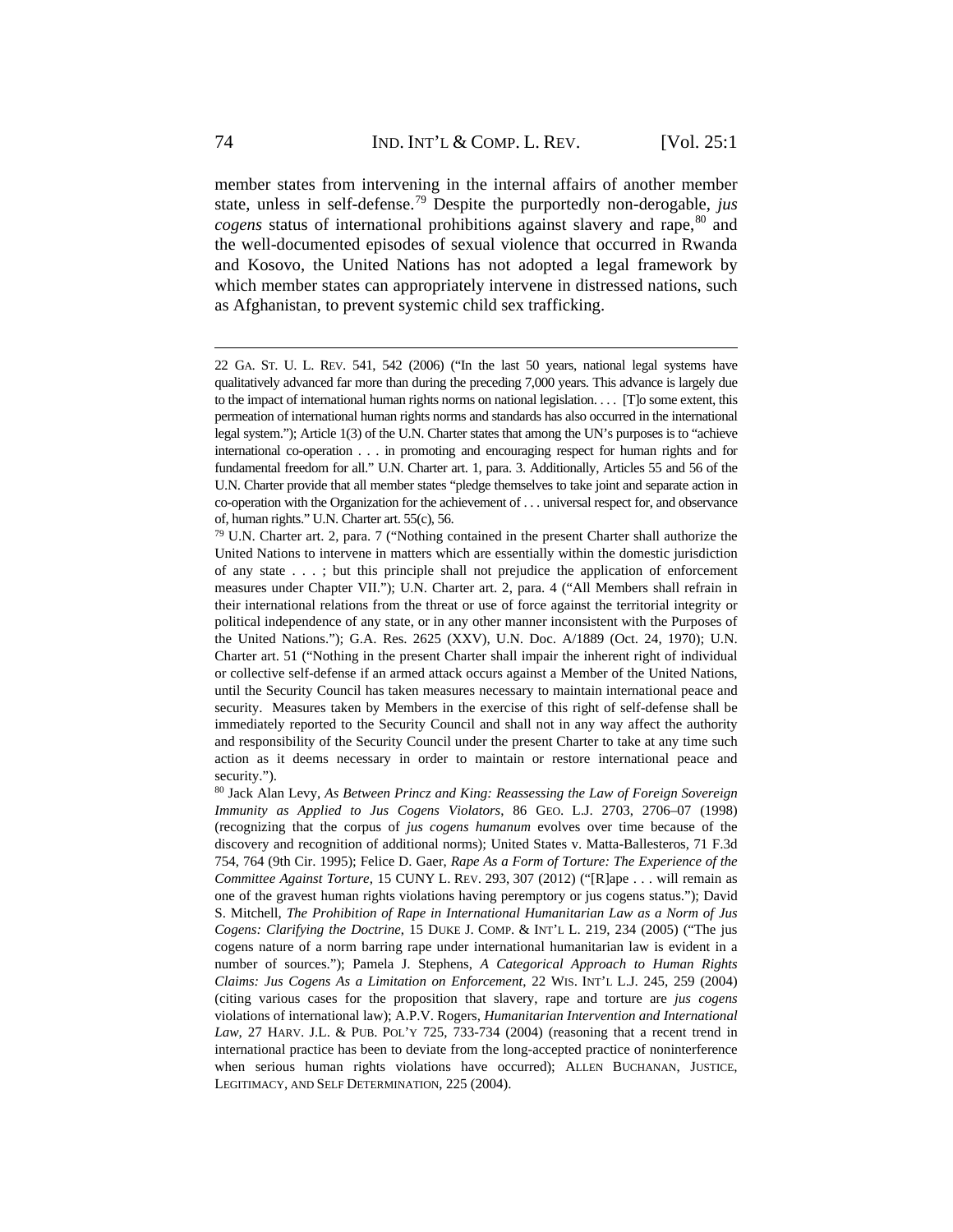When the International Commission on Intervention and State Sovereignty (ICISS)  $81$  considered whether member states should have a right to intervene, it proposed that the well-established principle of nonintervention should yield to the international responsibility to protect endangered populations in "situations of compelling human need," via "sanctions," "prosecution," and "in extreme cases, military intervention."<sup>[82](#page-12-1)</sup> ICISS developed the *Responsibility to Protect* doctrine based on its recognition that member states have an obligation to protect their citizens from "mass murder," "rape," and "starvation." When member states are "unwilling or unable" to meet these commitments, "that responsibility must be borne by the broader community of states."<sup>[83](#page-12-2)</sup> In an apparent effort to exclude child sex slavery practices, like *bacha bazi*, ICISS proposed that intervention would only be justified in circumstances where the rape committed involved "systematic rape for political purposes of women of a particular group either as another form of terrorism, or as a means of changing the ethnic composition of that group."[84](#page-12-3) ICISS emphasized that its goal was "to focus on protecting communities from mass killing," and "women" rather than boys "from systematic rape," and "children from starvation."[85](#page-12-4) ICISS made no attempt to acknowledge sexual violence against children, choosing instead to suggest that rape affects only women.

When the United Nations hosted the 2005 World Summit, global leaders articulated their conclusions regarding the *Responsibility to Protect*  doctrine in the *2005 World Summit Outcome Document* (Summit Outcome).[86](#page-12-5) Consistent with ICISS, the Summit Outcome recognized the

<span id="page-12-0"></span><sup>81</sup> Int'l Comm'n on Intervention and State Sovereignty [ICISS], *The Responsibility to Protect: Report of the International Commission on Intervention and State Sovereignty*, at 1 (Dec. 2001), *available at* http://responsibilitytoprotect.org/ICISS%20Report.pdf at 2 [hereinafter ICISS REPORT]; Paul R. Williams, J. Trevor Ulbrick & Jonathan Worboys, *Preventing Mass Atrocity Crimes: The Responsibility to Protect and the Syria Crisis*, 45 CASE W. RES. J. INT'L L. 473, 477 (2012); *see generally* Scott Woodward, *The Responsibility to Protect: The Time is Now*, 23 MEDITERRANEAN Q. 82 (Summer 2012).

<span id="page-12-1"></span><sup>82</sup> ICISS REPORT, *supra* note 81, at XII. (where military intervention is contemplated, ICISS proposed that the legitimacy of the intervention be conditioned upon: (1) there being a just cause, such as a "large scale loss of life" or "large scale 'ethnic cleansing'"; (2) the assistance is a true last resort as other peaceful options have been explored and exhausted; (3) "rightful intention" on the part of the intervening state; (4) the action is proportional to the humanitarian crisis; (5) that action has a reasonable chance of success; and (6) the action is authorized by a legitimate authority, like the Security Council). *See id*. at XII.

<span id="page-12-3"></span><span id="page-12-2"></span><sup>83</sup> *Id*. at VIII. 84 *Id*. at 33. 85 *Id*. at 17.

<span id="page-12-5"></span><span id="page-12-4"></span><sup>86</sup> 2005 World Summit Outcome, G.A. Res. 60/1, U.N. Doc. A/RES/60/1, at 30 (Oct. 24, 2005), *available at* http://daccess-dds-ny.un.org/doc/UNDOC/GEN/N05/487/60/PDF/N0548760.pdf? OpenElement; *The World Summit: 'A Moving Force'*, UN CHRON., 42, no. 4:6 (Dec. 2005); *see also* S.C. Res. 1674, U.N. Doc. S/RES/1674 (Apr. 28, 2009) (confirming the responsibility to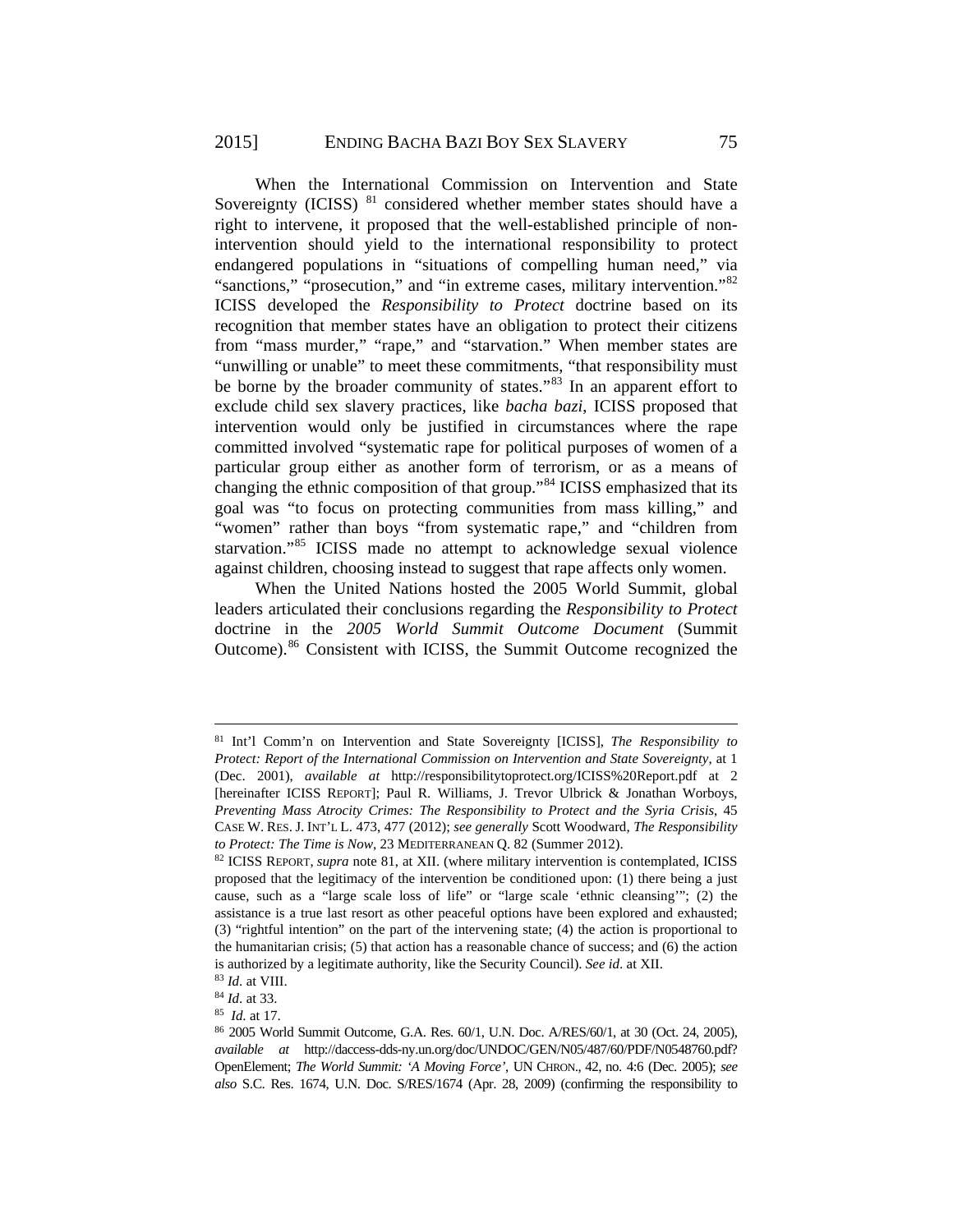applicability of the *Responsibility to Protect* doctrine when a nation fails to protect its citizens from human rights atrocities after peaceful means have proven unsuccessful. $87$  However, by expressing a desire that governments protect their child citizens from "sexual abuse and exploitation and trafficking," the Summit Outcome departed drastically from the limitations ICISS proposed regarding sexual violence.<sup>[88](#page-13-1)</sup> The recommendation appeared to be a clear attempt to protect children from sex trafficking practices, like *bacha bazi*.

Following the 2005 World Summit, the U.N. Security Council issued Resolution 1820, setting forth its position regarding sexual violence.<sup>[89](#page-13-2)</sup> The Security Council appeared to distort the concerns expressed in the Summit Outcome by qualifying the document's "resolve" as one principally dedicated to protecting "women and girls" rather than "children."[90](#page-13-3) Among other things, the Security Council: (1) reiterated its desire to protect "civilians, in particular women and girls;" (2) noted that "women and girls are particularly targeted by the use of sexual violence;" (3) reminded member states of their obligation "to ensure that all victims of sexual violence, particularly women and girls, have equal protection under the law and equal access to justice;" and (4) demanded that member states exercise appropriate measures against "parties to situations of armed conflict who commit rape and other forms of sexual violence against women and girls."<sup>[91](#page-13-4)</sup> The U.N. Security Council made no reference to men and boys. Instead, through the use of strategic legalism and gender-specific language, it endorsed the false supposition that sexual violence is only a male culpritfemale victim occurrence. Perhaps more surprisingly, the U.N. Security Council completely omitted any reference to the Summit Outcome's recommendation that governments take appropriate actions to protect children from "sexual abuse and exploitation and trafficking."[92](#page-13-5) In effect, U.N. Security Council Resolution 1820 repudiated any claim that child

protect civilian populations from human rights atrocities, as provided in paragraphs 138 and 139 of the 2005 World Summit Outcome Document).

<span id="page-13-0"></span><sup>87</sup> 2005 World Summit Outcome, *supra* note 86, at ¶ 139 ("The international community, through the United Nations, also has the responsibility . . . to help to protect populations from genocide, war crimes, ethnic cleansing and crimes against humanity. . . . [W]e are prepared to take collective action, in a timely and decisive manner, through the Security Council . . . on a case-by-case basis and in cooperation with relevant regional organizations as appropriate, should peaceful means be inadequate and national authorities are manifestly failing to protect their populations.").

<span id="page-13-1"></span><sup>88</sup> *Id.* at ¶ 141.

<sup>89</sup> S.C. Res. 1325, U.N. Doc. S/RES/1820 (June 19, 2008).

<span id="page-13-3"></span><span id="page-13-2"></span><sup>90</sup> *Id.* ("Reaffirming also the resolve expressed in the 2005 World Summit Outcome Document to eliminate all forms of violence against women and girls, including by ending impunity and by ensuring the protection of civilians, in particular women and girls, during and after armed conflicts, in accordance with the obligations States have undertaken under international humanitarian law and international human rights law.").

<span id="page-13-4"></span><sup>91</sup> *See Id.*

<span id="page-13-5"></span><sup>92</sup> 2005 World Summit Outcome, *supra* note 86, at ¶ 141.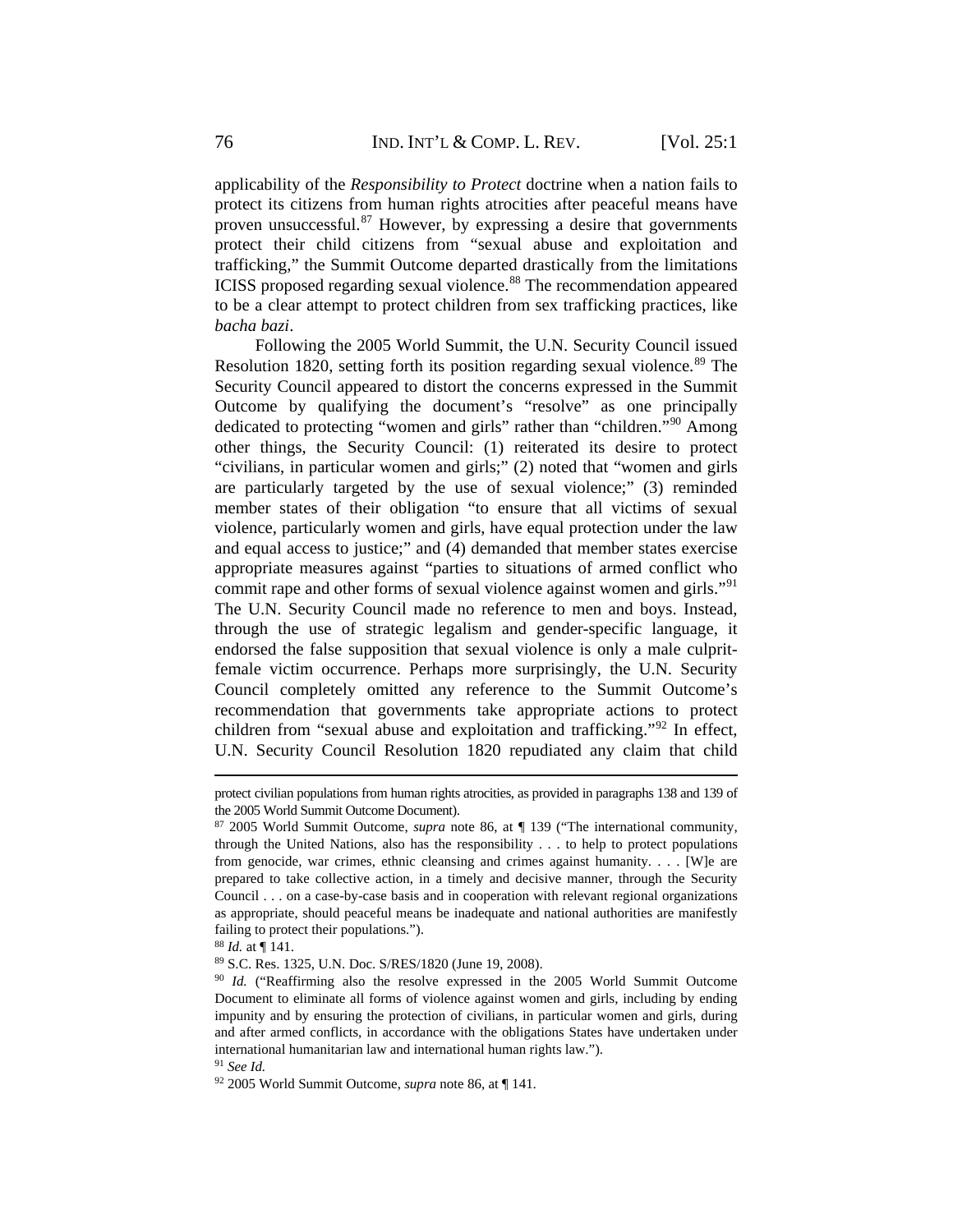sexual exploitation and trafficking triggered a right of intervention. Instead, the U.N. Security Council declared that sexual violence, "when used as a tactic of war against civilians, can significantly exacerbate situations of armed conflict and impede the restoration of international peace and security."<sup>[93](#page-14-0)</sup> By adopting the formulaic standards ICISS proposed, and excluding exploitation and trafficking, the U.N. Security Council declared its position that sexual exploitation and trafficking did not represent a sufficient or credible threat to the restoration of international peace and security.

In 2009, the U.N. codified the *Responsibility to Protect* doctrine.<sup>[94](#page-14-1)</sup> It formally declared that when a state refuses to accept assistance, fails to protect its population, and ignores less coercive measures, then intervention could be authorized by the Security Council,<sup>[95](#page-14-2)</sup> the General Assembly under the "Uniting for Peace" procedure,  $96$  or via regional or sub-regional agreements with the prior authorization of the Security Council.<sup>[97](#page-14-4)</sup> In cases where mass sexual violence endangers a population and its government is either unwilling or unable to stop it, the U.N. suggested that intervention under the *Responsibility to Protect* doctrine would be appropriate only under the criteria specifically enunciated in Security Council Resolution 1820.[98](#page-14-5) The resolution excluded child sexual exploitation and trafficking, such as *bacha bazi,* from triggering international intervention.

#### IV. CONCLUSION

Over a decade ago, then U.N. Secretary-General Kofi Annan warned that in countries throughout the world, including Afghanistan, "there are a great number of people who need more than just words of sympathy from the international community. They need a real and sustained commitment to help end their cycles of violence."<sup>[99](#page-14-6)</sup> Since his remarks, the level of sexual

 $\overline{a}$ 

<span id="page-14-4"></span><sup>97</sup> Implementing R2P, *supra* note 94, at ¶ 25, para 56.

<span id="page-14-0"></span><sup>93</sup> UNSC/S/RES/1820, (June 19, 2008).

<span id="page-14-1"></span><sup>&</sup>lt;sup>94</sup> Implementing the Responsibility to Protect, G.A. Res. 63/677, ¶ 67, U.N. Doc. A/RES/63/677 (Jan. 12, 2009), *available at* http://www.un.org/ga/search/view\_doc.asp?symbol=A/63/677 [hereinafter Implementing R2P].

<span id="page-14-2"></span><sup>95</sup> *Id.* at ¶ 25, para 56 (relying on "Articles 41 or 42 of the Charter").

<span id="page-14-3"></span><sup>96</sup> *Id*.; *see also*, Samuel V. Jones, *Darfur, The Authority of Law, and International Humanitarian Intervention*, 39 U. TOL. L. REV. 97, 115 (2007) (asserting that the General Assembly may authorize humanitarian intervention pursuant to the "United for Peace Resolution" because it was "specifically designed to create a decision-making role for the General Assembly in situations when, as with the crisis in Sudan, the UNSC becomes paralyzed by veto or bias and fails to discharge its responsibilities").

<span id="page-14-5"></span><sup>98</sup> *Id*. at ¶ 25, para 57 (stating that "in the case of sexual violence [sanctions would be triggered] in accordance with the terms contained in Council resolution 1820 (2008)").

<span id="page-14-6"></span><sup>99</sup> Kofi Annan, Secretary-General Address to the United Nations General Assembly (Sept. 20, 1999), UNIS.SG.2381, *available at* http://www.unis.unvienna.org/unis/en/pressrels/1999/ sg2381.html.